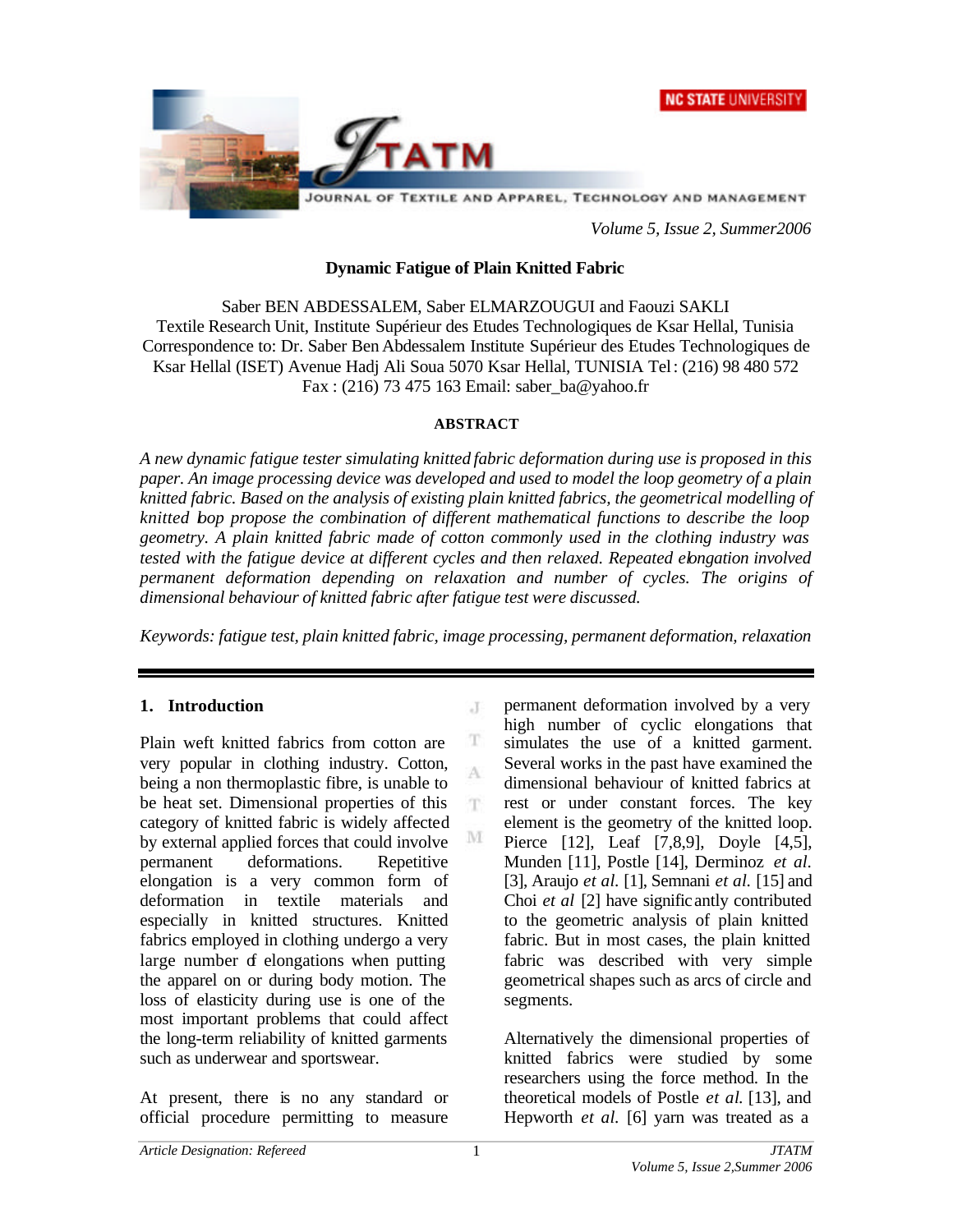perfectly elastic structure that is naturally straight. A theoretical work accomplished by MacRoy *et al* [10] attempted to describe load–extension phenomenon of plain knitted fabrics. MacRoy's Model emphasized slippage between loops and applied load with loop elements being straightened.

We propose to study the dimensional behaviour of a plain knitted fabric made of cotton under cyclic elongations. First, a geometrical modeling of the knitted loop based on image processing was established. Then, an experimental fatigue apparatus permitting to obtain large number of axial periodical deformations was designed and constructed. This fatigue apparatus has been associated with the image processing device permitting then the measurement of fabric permanent deformations. This fatigue test that simulates the use of a knitted garment permitted to judge the fabric aptitude to recover its initial dimensions after cyclic elongations and to explain phenomena associated to this kind of constraints such as loop deformation, yarn elasticity and fibres slippage. These data present a great interest to fabric and clothing manufacturers who can do more judicious choices concerning yarn and knitted structure characteristics.

# **2. Material and methods**

# **2.1 Geometric modelling of knitted loop**

In the literature, the geometry of a plain knitted fabric loop was often described with simple theoretical models based on particular assumptions. That means that the loop shape was assumed to be composed of regular geometries such arcs of circle, segments or hexagons.

In our work, we tempted to model the stitch geometry using curves governed by special mathematical functions. In order to come closer to the real geometric configuration of the stitch, the parameters of the mathematical functions were obtained from image processing of really existing knitted loops.

The examination of plain knitted fabric by using an optical microscope with adequate enlargement showed that the stitch present a symmetry axis **D** (Fig. 1). First, modelling half a loop with a polynomial function of the third degree was tried, but preliminary testing showed that this assumption led to a modelled loop presenting an angular point at the head and at the foot when joining left and right half a loop together. Then we had the idea to model the three elements of half a loop separately. In order to avoid the angular point, the head and the foot of half a loop were modelled by using strophoidal functions:

$$
F(x) = m \left(\frac{t - x}{t + x}\right)^{0.5} x \tag{1}
$$

The interest of this kind of function is that the mathematical analysis showed the presence of horizontal and vertical tangents at the points defined by the coordinates *(0.62t, 0.3mt)* and *(t, 0)* (Fig. 2). Two curves zones  $CF<sub>1</sub>$  and  $CF<sub>2</sub>$  described by two strophoidal functions  $F_1$  and  $F_2$  defined in the interval  $[0.62t, t]$  were used to model respectively the head and the foot of half a loop.  $CF_2$  was straightened with  $\pi/2$ rotation.

J T.

A

 $\mathbf T$ M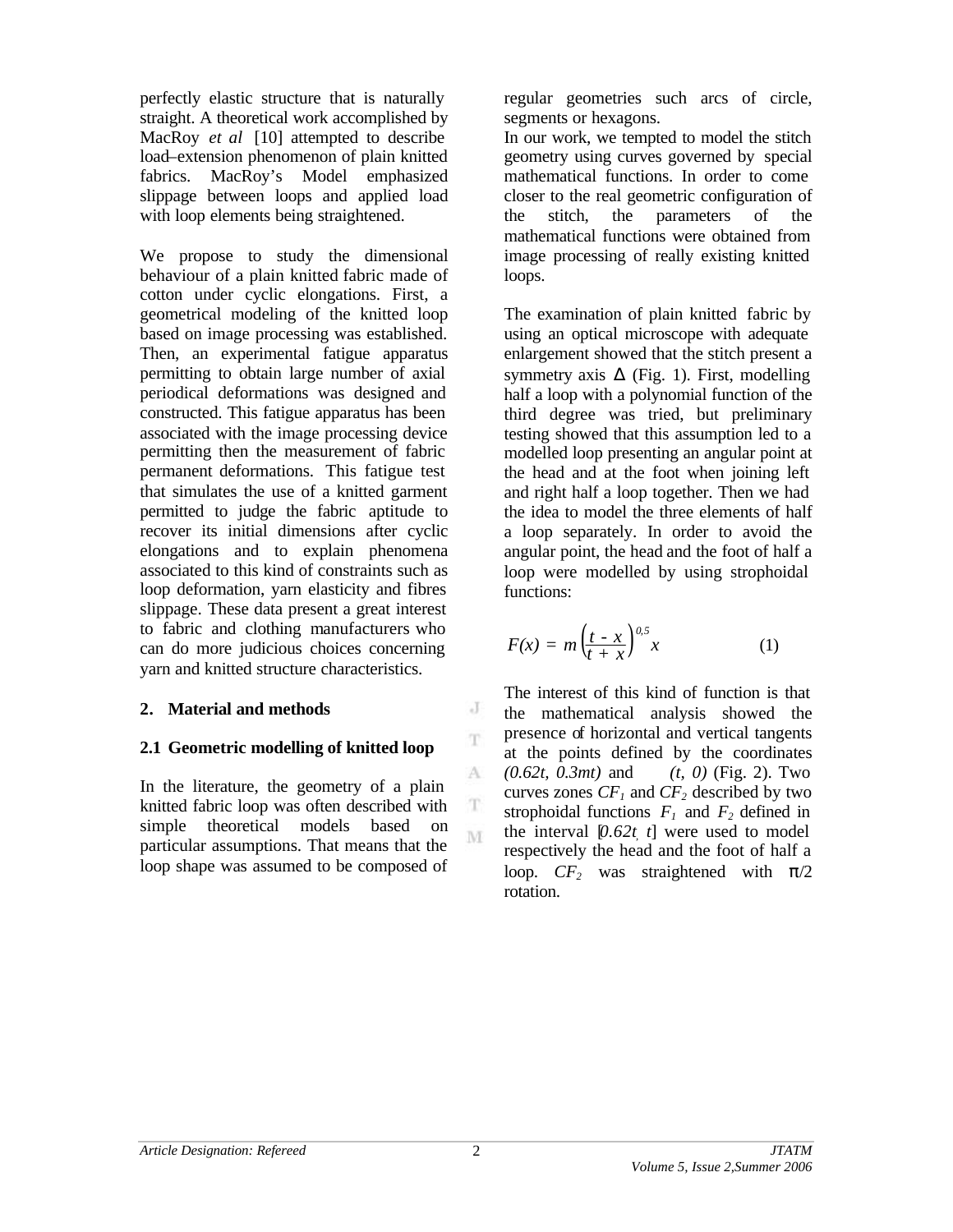

**Figure 1. Plain knitted fabric observed with optical microscope**





A

T

M

The loop leg was modelled by using the polynomial function:

$$
P(x) = ax3 + bx
$$
 (2)

The analysis of this function showed the presence of two horizontal tangents at the points

*A (-d, 0)* and *B (d, 0),* where *3a*  $d = \sqrt{\frac{-b}{3a}}$  (Fig. 3). After  $\pi/2$  rotation, the

curve zone described by the polynomial function defined in the interval [*-d, d*] can be used to model the leg of half a loop. Points *A* and *B* correspond to the contact points between adjacent loops in the same plain knitted fabric wale. The two curves zones corresponding to the head and the foot of half a loop are joined with the loop leg curve forming then half a loop (Fig. 4). The whole loop is then obtained by joining together two symmetrical half a loop (Fig. 5).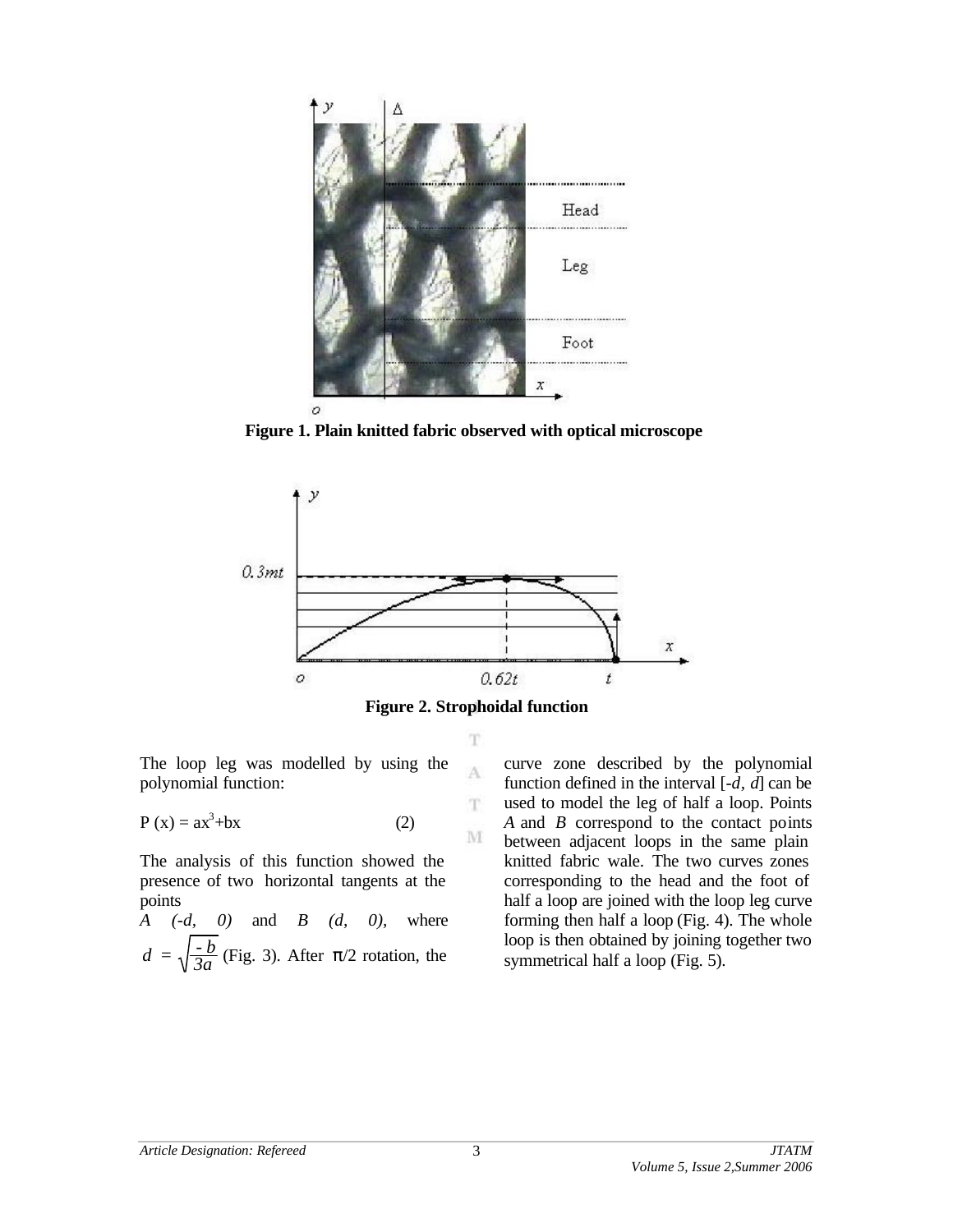

**Figure 3. Polynomial function**



**Figure 4. Half a loop elements Figure 5. Modelled loop**



The mathematical analysis of the strophoidal and the polynomial functions permitted to

calculate the following loop dimensional parameters:

$$
w = 2\{0.38(t_1 + t_2) - \frac{2}{3}bd\}\tag{3}
$$

J

T

T

 $\mathbf{M}$ 

$$
h = 0.3(mt_1 + m_2t_2) + 2d \tag{4}
$$

$$
c = 2d
$$
\n
$$
l = 2\left(\frac{1}{0.38t_1}\bullet \int_{0.9t_1}^{t_1} F(x)dx + \frac{1}{0.38t_2}\bullet \int_{0.9t_2}^{t_2} F_2(x)dx + \frac{1}{2d}\bullet \int_{d}^{d} \mathcal{Q}(x)dx\right)
$$
\n(5)

Where *w* is the loop's width, *h* is the loop's height, *c* is the distance between two adjacent plain knitted fabric rows and *l* is the loop's length.

The aim of the image processing device was to be able to model the loop of a plain knitted fabric from a picture numerically acquired with an optical microscope. For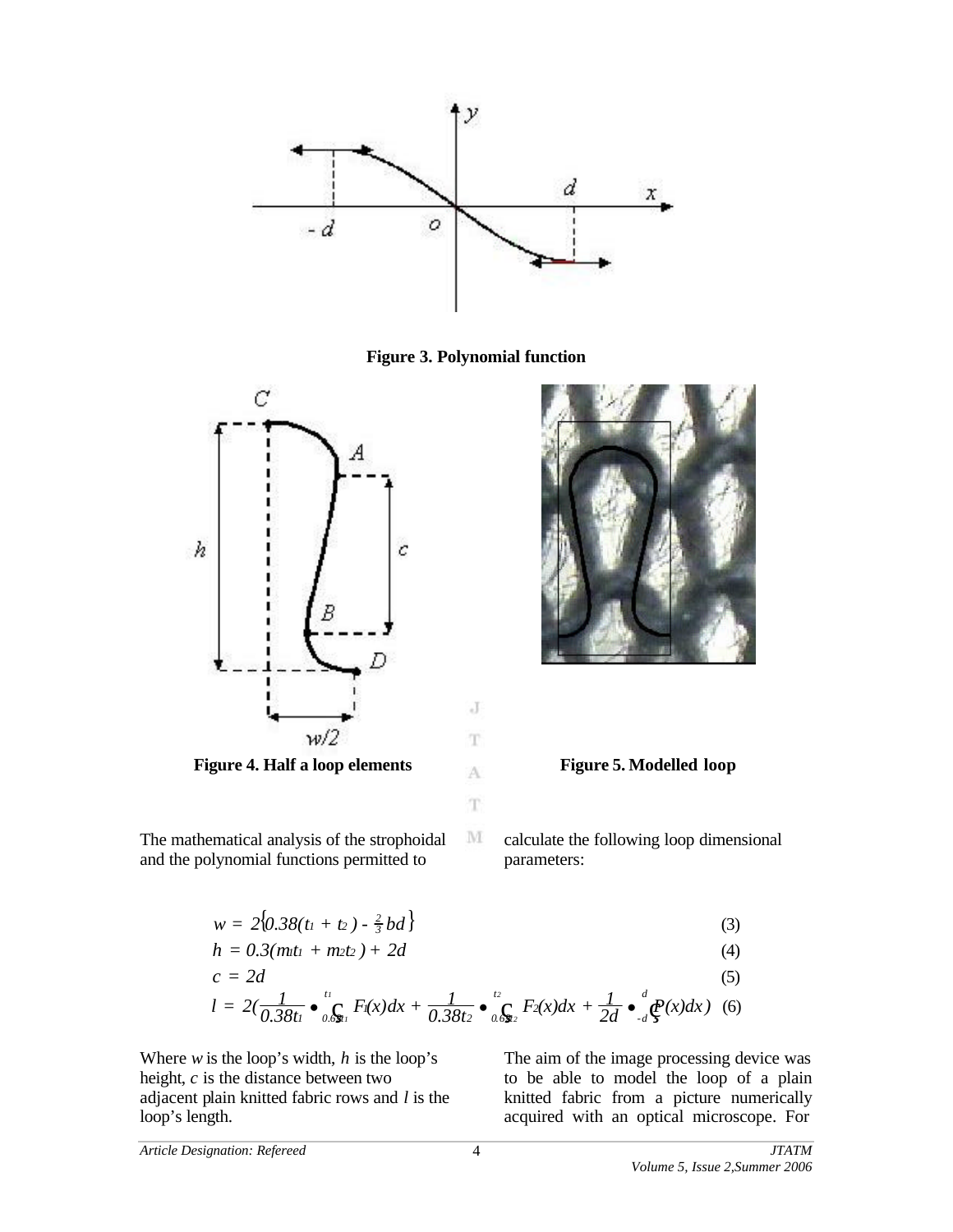this purpose a program was written with Microsoft Visual Basic 6.0 software. First, the loop was virtually localized with a rectangle, then four points corresponding to the contact points with adjacent loops (points *A* and *B*) and to the ends of half a loop (points *C* and *D*) were pointed with the computer mouse. The developed program extracts the coordinates of the four points and calculates the functions and the loop dimensional parameters as indicated above.

#### **2.2. Experimental fatigue tester**

In knitted structure load-deformation test, special clamps presenting two rolls should be used in order to avoid the sample destruction near grabbing zones. Fatigue test could last many hours, the knitted sample should be then correctly grabbed. For the purpose of this work two roll clamps for knitted fabrics were fabricated according the French standard NF G 07-140 (Fig. 6). Theses clamps normally used with traction dynamometer will be mounted on the fatigue tester.





**Figure 6. Roll clamps**

The fatigue tester (Fig. 7) is essentially composed of a fixed clamp and a mobile clamp mounted on a carrier. The carrier is guided with two cylindrical guiding bars

without friction by using two cylindrical ball bearings. The translation motion of the carrier is obtained with a connecting rod fixed on a rotating disk with a ball-and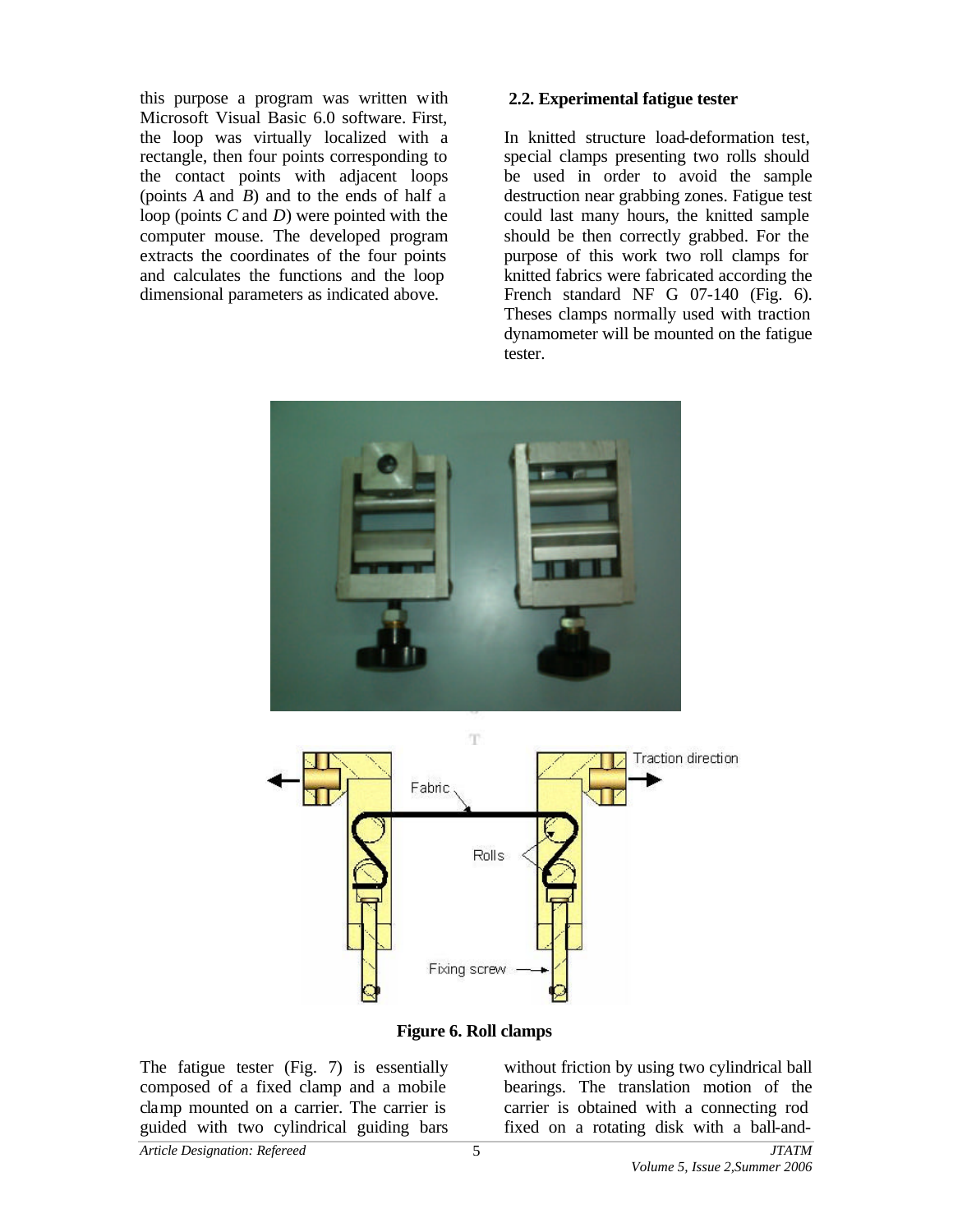socket joint. The rotating disk is fixed on an electrical motor shaft. The motor turns at 100 round/minute and generates a cyclic displacement of the mobile clamp with 40 mm amplitude.





**Figure 7. Fatigue tester**

The tested sample is 200 mm long and 50 mm width. The initial distance between clamps is 100 mm (100 mm was used to grab the sample) according to the French standard NF G 07-140. We planned to test the fatigue of a plain knitted fabric with traction in the wale direction at four different numbers of cycles. The tested plain knitted fabric had the following features:

- Machine gauge: 26 needle/inch
- Row density: 13.18 row per cm
- Wale density: 11.07 wale per cm

After fatigue test, every sample was relaxed at rest on a flat surface. Row per cm and wale per cm were regularly measured during relaxation.

Yarn: cotton, 40 tex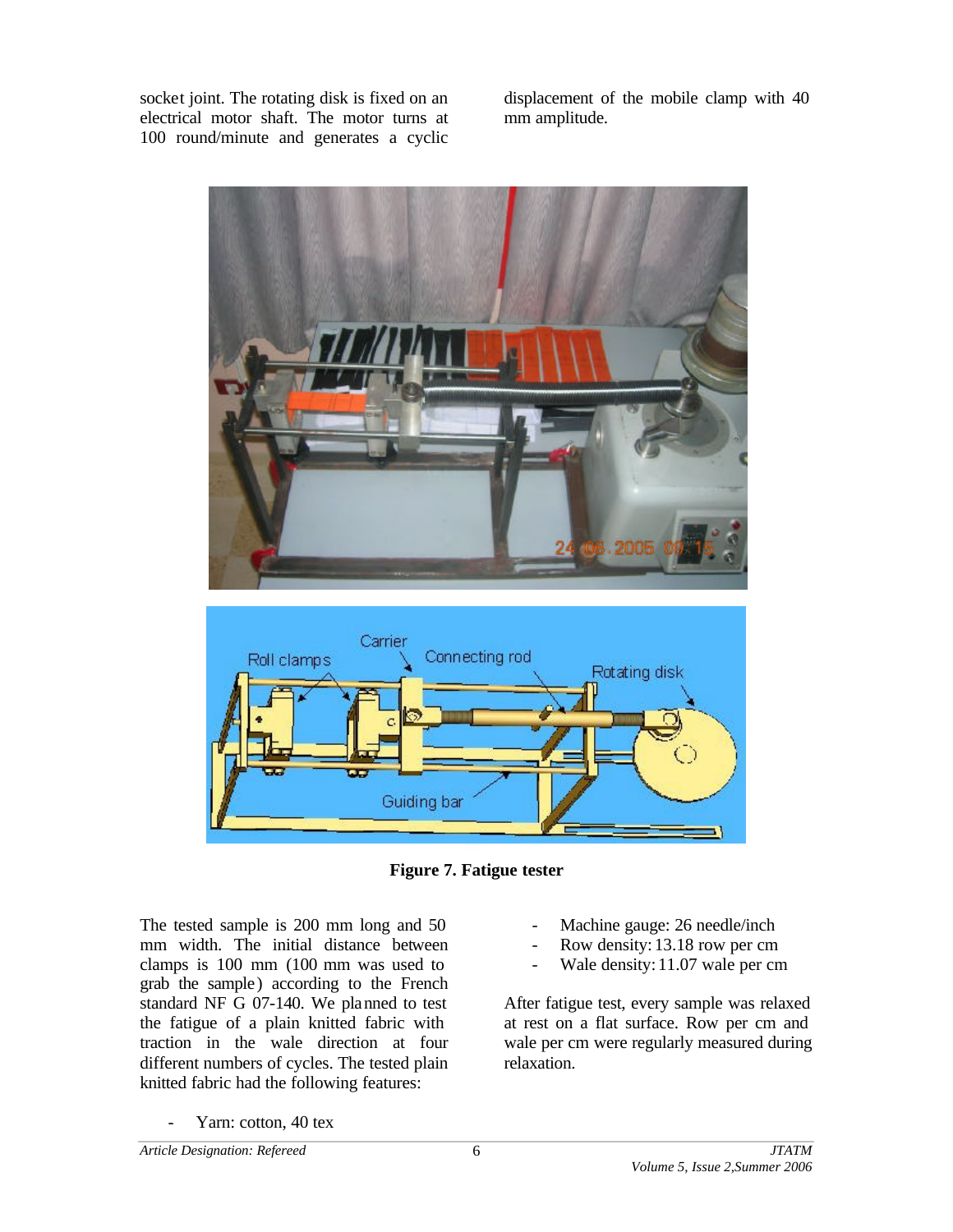## **3. Results**

Figure 8 and figure 9 show the evolution of row per cm and wale per cm during relaxation with the different fatigue test numbers of cycles. Each point in the figures is the mean of five measurements at different positions of the sample.



**Figure 8. Evolution of wale per cm with relaxation time**



**Figure 9. Evolution of row per cm with relaxation time**

The repeated traction decreased row per cm and increased wale per cm and increasing the number of cycles further decreased row per cm and increased wale per cm. The fatigue test involved lengthening in the wale direction and shrinkage in the row direction. This deformation was preserved when fatigue test was stopped but decreased progressively with relaxation. Row per cm increased rapidly between 0 and 400 hours relaxation, then increased slowly in an asymptotic shape but never reaches value

before fatigue test (13.18 row per cm). Similar observations were obtained with the decrease of wale per cm. Fatigue test involved a permanent biaxial deformation depending on the number of cycles.

In order to understand physical phenomena resulting from fatigue test, we compared the geometrical characteristics of the plain knitted fabric before and after 15000 cycles test.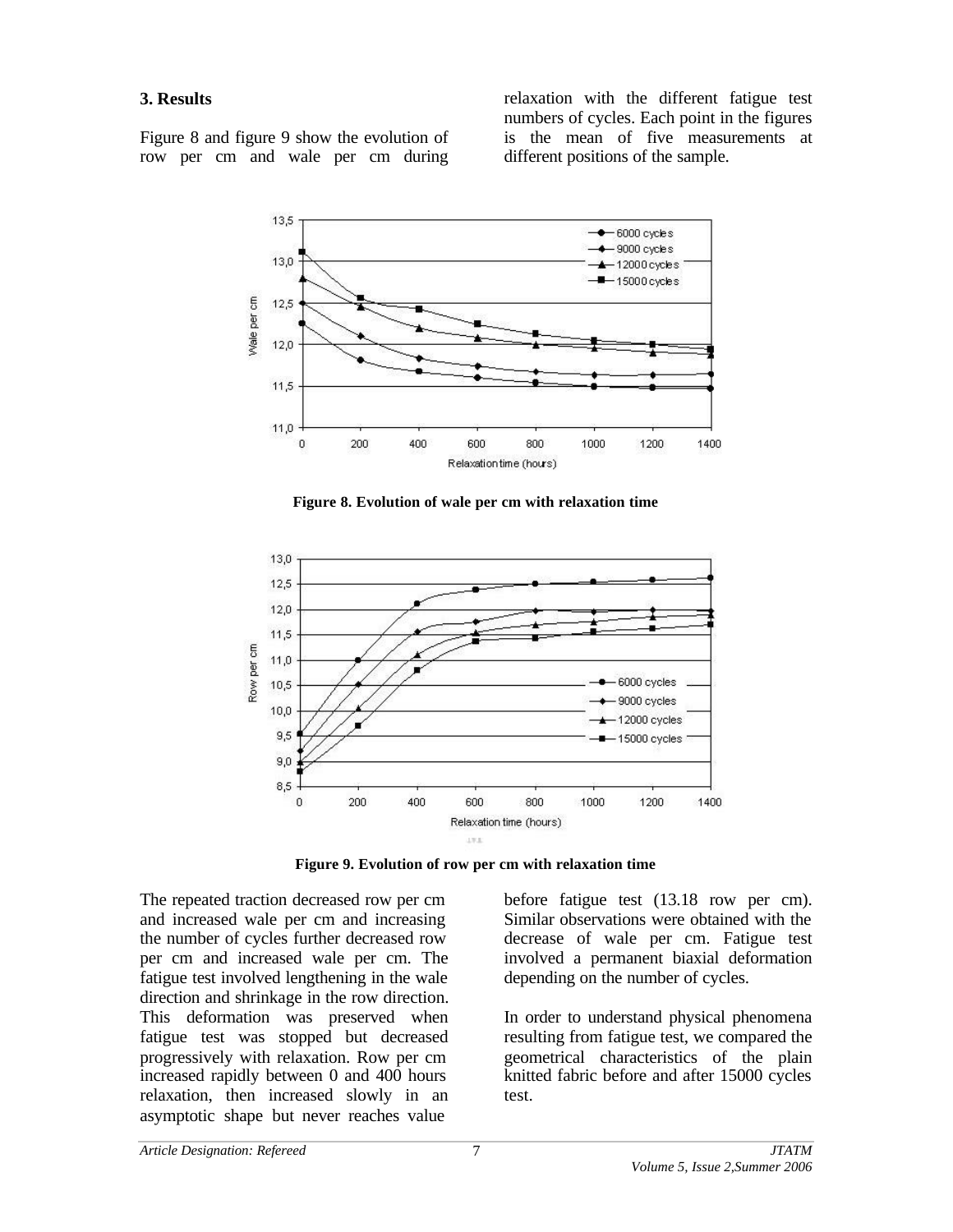|          | After fatigue test<br>Before fatigue test |                  |
|----------|-------------------------------------------|------------------|
|          |                                           | $(15000$ cycles) |
| $w$ (cm) | 0,090                                     | 0.080            |
| $h$ (cm) | 0,116                                     | 0,132            |
| $l$ (cm) | 0,368                                     | 0,419            |

| Table I. Loop's dimensions before and after fatigue test |  |  |  |
|----------------------------------------------------------|--|--|--|
|                                                          |  |  |  |

 $\cdot$ T

T

T.

M

Table I summarizes the loop dimensions obtained from the image processing procedure described above. Each value of the table is the mean of five measurements at different positions of the sample. We can clearly see that loop's height increased and loop's width decreased similarly to the variation of row per cm and wale per cm previously observed. Simultaneously, the fatigue deformation involved an increase of loop's length of approximately 14%.

# **4. Discussion**

Fatigue test is a dynamic test that simulates deformation applied on fabric during wearing. The application of this test on a plain knitted fabric made of cotton involved deformations that decrease with relaxation. After elongation, spun yarns do not recover initial dimensions instantaneously but progressively with time. The partial recovery of the knitted fabric dimensions during relaxation can be explained by the hysteresis phenomenon of spun yarns. This recovery can be incomplete depending on the initial elongation. In our case, the plain knitted fabric made of cotton undergone an important permanent deformation after fatigue test and relaxation. This deformation is about 12% lengthening in the wale direction and 6% shrinkage in the row direction after 1300 hours (approximately 2 months) relaxation with 15000 cycles fatigue test.

Similar observations have been formulated by Choi *et al.* [2] concerning dimension evolution of relaxed plain knitted fabric after knitting process. He explained, by using an energy approach, that internal energy in the

yarn is maximum after it has been knitted into a fabric, but when the fabric is fully relaxed, the internal energy is at its minimum. During relaxation row per cm increased and wale per cm decreased due to internal energy variation. Similarly, Munden [11] led an experimental study showing that plain knitted fabric dimensions change during relaxation because of loop's length changes, but tend to reach a stable equilibrium state. Experimental observations by Doyle [5] confirmed the dependence of fabric dimensions on the loop's length of plain knitted fabrics.

Measurements of loop's height, width and length performed by image processing show that loop's deformation involved by cyclic traction corresponds to a variation of loop's height, loop's width and also loop's length. Immediately after fatigue test, friction between the loops temporarily maintains the loop shape, but that shape will changes progressively. At fully relaxed state, all frictional forces vanished since there is no more relative movement.

The permanent deformation obtained after fatigue test can be explained by plastic deformation due to fibre slippage and/or fibre permanent extension. Fibre slippage phenomenon depends on bending and torsion of the yarn, while fibre permanent extension depends on the fibre viscoelasticity. It would be very interesting to simulate fibres slippage in the knitted yarns in order to predict without experiments permanent deformations due to fabric fatigue, but there is no suitable yarn bending model in the literature. One major reason is that the complicated movement of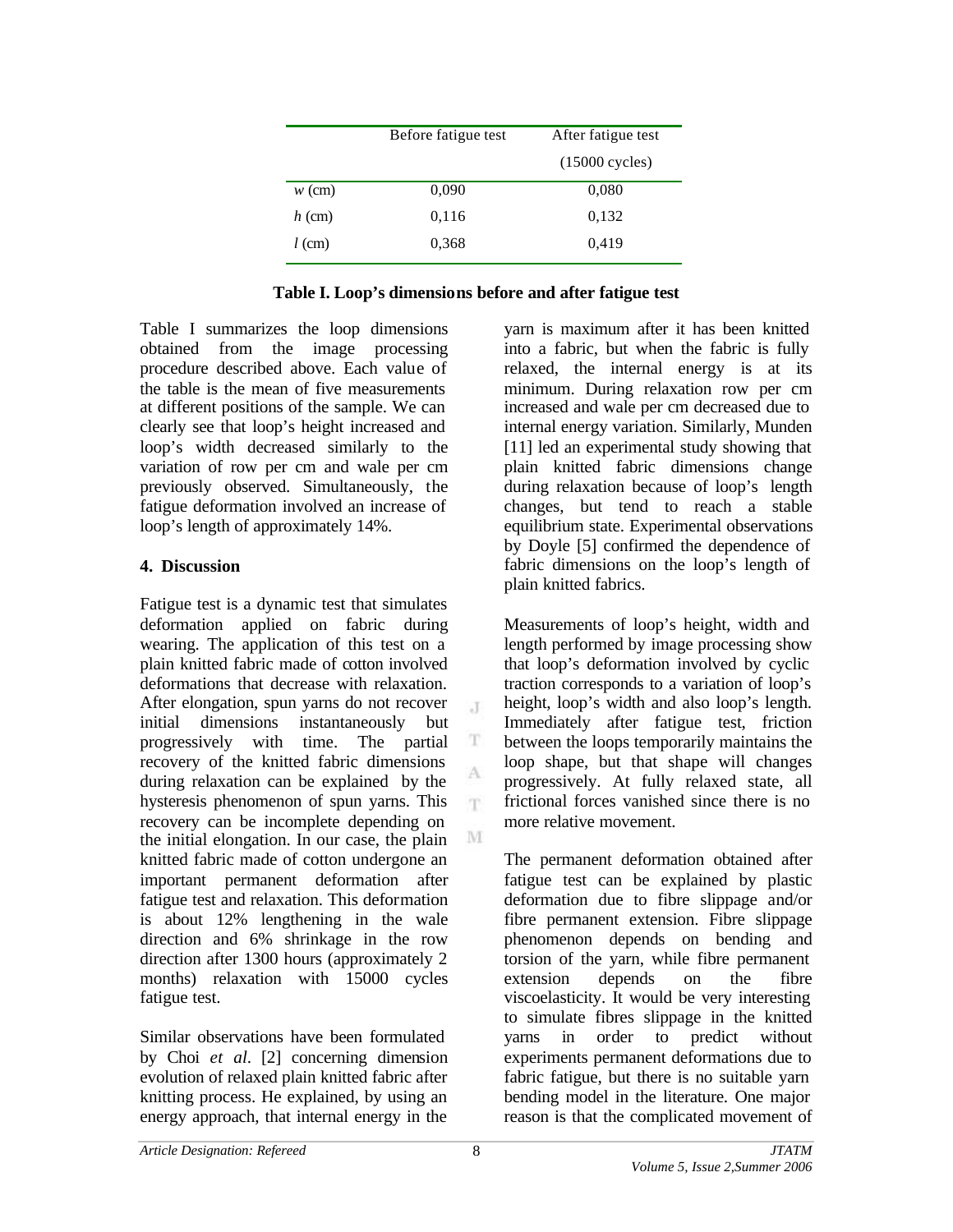fibres in the yarn during bending deformation can not be simulated satisfactorily. Once this problem is solved, plain knitted fabric fatigue could be predicted by starting with the fibre properties.

## **5. Conclusions**

We have developed a new experimental device permitting to test dimensional behaviour of knitted fabric under large number of cyclic elongations. This dynamic tester simulates knitted fabric deformation during garment wearing. It was associated with an image processing device in order to measure fabric and loop deformation. The developed devices are practical tools that can be used by fabric and clothing manufacturers in order to evaluate long-term elasticity of the knitted fabric used in stretchable garments such as underwear and sportswear.

# **References**

- [1] Araujo, M., Fangueiro, R. and Hong, H., Modelling and Simulation of the Mechanical Behaviour of Weft-Knitted Fabrics for Technical Applications, Part II: 3D Model Based on the Elastica Theory, *AUTEX Res. J*., **4**, 26-32 (2003).
- [2] Choi, K.F. and LO, T.Y.,. An Energy Model of Plain Knitted Fabric, *Text. Res. J*.*,* **73**, 739-746 (2003).
- [3] Demiroz, A., and Dias, T., A Study of the Graphical Representation of Plain-Knitted Structures, Part I: Stitch Model for Graphical Representation of Plain-Knitted Structures, *J. Text. Inst,* **91**, 463- 480 (2000).
- [4] Doyle, P.J., Some Fundamental Properties of Hosiery Yarns and their Relation to the Mechanical characteristics of Knitted Fabrics, *J. Text. Inst*., **43**, 19-35 (1952).

A new geometrical modelling of the knitted loop based on image processing of existing plain knitted fabrics was proposed. It suggests to model the different elements of a loop with strophoidal and polynomial functions. The fatigue test applied to a plain knitted fabric made of cotton involved a variation of fabric dimensions and a permanent deformation that persists after relaxation. This permanent deformation depends widely on the number of repetitive cycles. The analysis of the loop geometry with the image processing device permitted to conclude that deformation involved by fatigue test corresponds to a displacement and a lengthening of the yarn composing the loop.

Substantial theoretical study aiming to model fibre slippage in the yarn and fibre viscoelasticity is necessary in order to understand hysteresis phenomena of spun yarns and to predict plain knitted fabric dimensional behaviour from yarn and fibre properties.

- [5] Doyle, P.J., Fundamental Aspects of the Design of Knitted Fabrics, *J. Text. Inst.,* **44**, 561-578 (1953).
- [6] Hepworth, B., and Leaf, G.A.V., The Mechanics of an Idealised Weft-Knitted Structures, *J. Text. Inst.,* **67**, 241-248 (1976).
- [7] Leaf, G.A.V. and Glaskin, A., The Geometry of the Plain Knitted Loop, *J. Text. Inst.*, **46**, 587-605(1955).
- [8] Leaf, G.A.V., Models of the Plain Knitted Loop, *J. Text. Inst.*, **51**, 49-58 (1960).
- [9] Leaf, G.A.V., The Stresses in the Plain Knitted Loop, *J. Text. Inst.*, **52**, 351- 365 (1961).
- [10] MacRory, B. M., McCraith, J. R., and McNamara, A. B., The Biaxial Load-Extension Properties of Plain Weft Knitted Fabrics: A Theoretical

 $\mathcal{X}$ 

T A

T

M